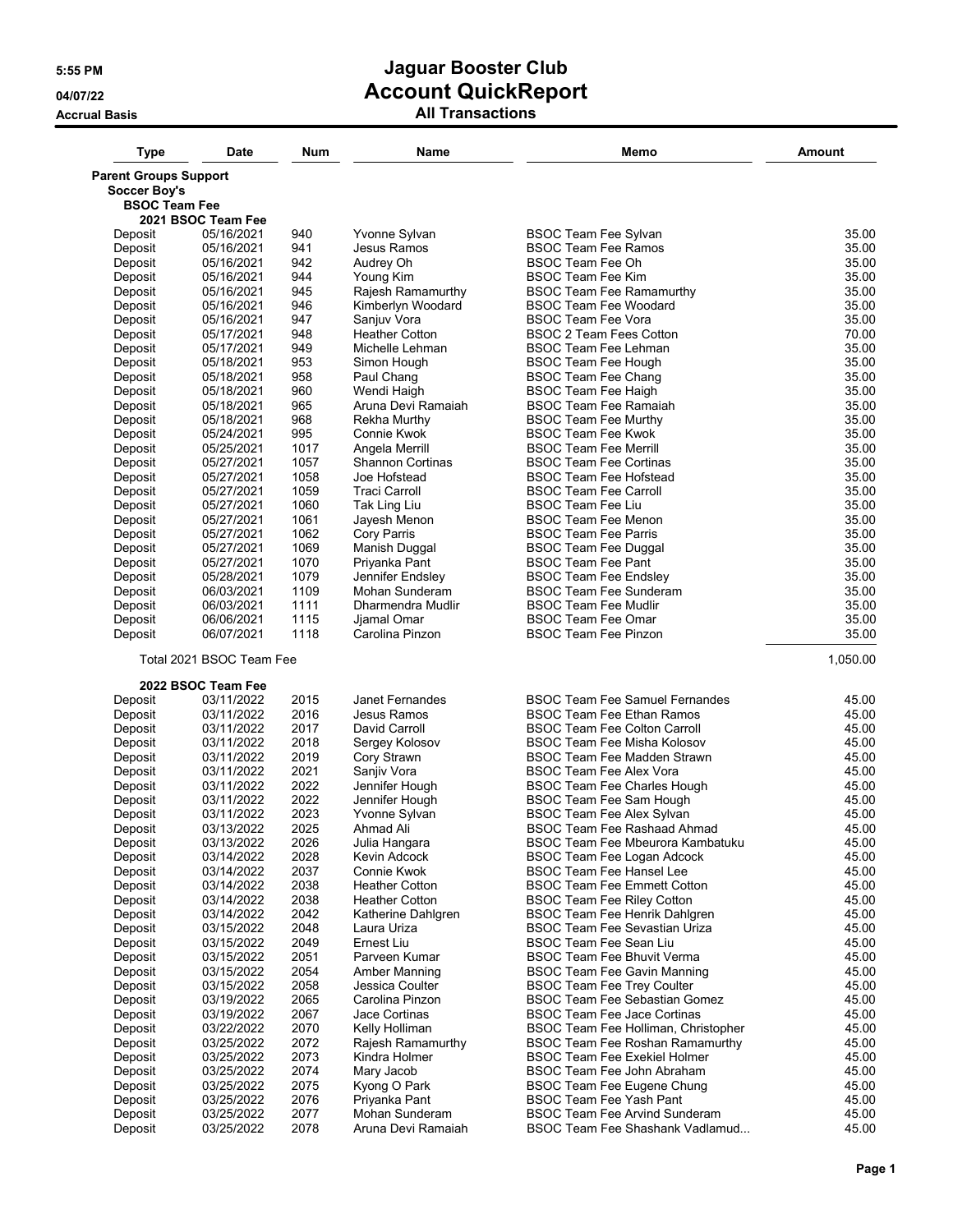## **5:55 PM Jaguar Booster Club 04/07/22 Account QuickReport**

**Accrual Basis All Transactions**

| <b>Type</b>          | <b>Date</b>              | Num           | <b>Name</b>                            | Memo                                                                       | <b>Amount</b>           |
|----------------------|--------------------------|---------------|----------------------------------------|----------------------------------------------------------------------------|-------------------------|
| Deposit<br>Deposit   | 03/25/2022<br>03/26/2022 | 2079<br>2080  | Jessica Lundeen<br>Debora Bickford     | <b>BSOC Team Fee Zachariah Sumbundu</b><br>22 BSOC Team Fee Dylan Bickford | 45.00<br>45.00          |
|                      | Total 2022 BSOC Team Fee |               |                                        |                                                                            | 1,485.00                |
| Total BSOC Team Fee  |                          |               |                                        |                                                                            | 2,535.00                |
| Soccer Boy's - Other |                          |               |                                        |                                                                            |                         |
| General Jo           | 09/25/2017               | $\mathbf{1}$  | Jaguar Booster Club                    | Carnival Distribution                                                      | 209.34                  |
| Deposit              | 02/16/2018               | 48757         | <b>Economy Fence Center</b>            | <b>BSOC Sponsor</b>                                                        | 100.00                  |
| Deposit              | 02/16/2018               |               | Soccer-Boy's                           | BSOC Sponsor 20% to JBC                                                    | $-20.00$                |
| General Jo           | 03/15/2018               | 5             | Soccer-Boy's                           | Boy's Soccer                                                               | 3,665.00                |
| Deposit              | 03/22/2018               |               | Soccer-Boy's<br><b>Andrew Croft</b>    | <b>BSOC Seed meal money</b>                                                | 850.00<br>$-225.01$     |
| Check<br>Check       | 03/22/2018<br>03/22/2018 | 5120<br>5121  | Maryanna & Steven Hatting              | Pizza Soccer Jamboree<br>Reimburse Spaghetti & Drinks                      | $-607.06$               |
| Deposit              | 03/30/2018               |               | Soccer-Boy's                           | <b>BSOC Food Money</b>                                                     | 550.00                  |
| Check                | 04/02/2018               | 5135          | Maryanna & Steven Hatting              | BSOC Meal #2                                                               | -299.99                 |
| Check                | 04/19/2018               | 5139          | Jen Loftus-Reimburse                   | BSOC Food-\$50.00 food contribution                                        | $-94.69$                |
| Check                | 04/19/2018               | 5139          | Jen Loftus-Reimburse                   | BSOC Food-\$50.00 food contribution                                        | 50.00                   |
| Check                | 04/19/2018               | 5140          | Sandy Bonicillo-Reimburse              | BSOC Meal #3 Reimburse for Larry's                                         | $-261.00$               |
| Deposit              | 04/20/2018               |               | Soccer-Boy's                           | <b>BSOC Team Dinner Deposits</b>                                           | 300.00                  |
| Check                | 05/15/2018               | 5155          | Sandra Bonicillo                       | Team Dinners #5&6                                                          | -433.06                 |
| Check                | 05/15/2018               | 5156          | Maryanna & Steven Hatting              | BSOC Team Dinner #4                                                        | $-298.41$               |
| Deposit              | 05/18/2018               |               | Soccer-Boy's                           | <b>BSOC Team Dinner Deposits</b>                                           | 400.00                  |
| Check                | 03/13/2019               | Debit         | <b>XXXBSN Sports</b>                   | <b>BSOC Tshirts</b>                                                        | -504.38                 |
| General Jo           | 03/21/2019               | 14            |                                        | <b>BSOC Live Auction</b>                                                   | 500.00                  |
| Deposit              | 04/15/2019               |               | Soccer-Boy's                           | <b>BSOC Socks</b>                                                          | 660.00                  |
| Bill                 | 04/17/2019               | 977352        | Maryanna & Steven Hatting              | <b>BSOC Socks</b>                                                          | $-858.14$               |
| Deposit              | 04/19/2019               | 8733          | Soccer-Boy's                           | <b>BSOC Socks</b>                                                          | 15.00                   |
| Bill                 | 04/22/2019               | 90492         | <b>BSN Sports, LLC</b>                 | <b>BSOC Jackets</b>                                                        | $-2,425.99$             |
| Bill                 | 04/22/2019               |               | Laura Uriza-Reimburse                  | BSOC Captain Arm Bands x3                                                  | $-26.37$                |
| Deposit              | 06/24/2019               | 062419        | <b>Benevity Fund</b>                   | <b>BSOC Hatting Donation UHG</b>                                           | 479.20                  |
| Deposit              | 07/24/2019               |               | <b>Benevity Fund</b>                   | <b>BSoc Hatting Corp Match</b>                                             | 250.00                  |
| General Jo           | 11/01/2020               | 49            | Soccer-Boy's                           | Auction Proceeds to Groups                                                 | 400.00                  |
| Bill                 | 05/06/2021               | 41922         | Wendi Haigh                            | <b>BSOC 40 Socks</b>                                                       | -465.15                 |
| Deposit              | 05/16/2021               | 939           | <b>Heather Cotton</b>                  | <b>BSOC Donation Cotton</b>                                                | 250.00                  |
| Deposit              | 05/16/2021               | 940<br>945    | Yvonne Sylvan                          | <b>BSOC Donation Sylvan</b>                                                | 100.00<br>100.00        |
| Deposit<br>Deposit   | 05/16/2021<br>05/16/2021 | 947           | Rajesh Ramamurthy<br>Sanjuv Vora       | <b>BSOC Donation Ramamurty</b><br><b>BSOC Donation Vora</b>                | 250.00                  |
| Deposit              | 05/16/2021               |               | Soccer-Boy's                           | BSOC \$700 donation 20% to JBC                                             | $-140.00$               |
| Deposit              | 05/17/2021               | 949           | Michelle Lehman                        | <b>BSOC Donation Lehman</b>                                                | 100.00                  |
| Deposit              | 05/17/2021               | 950           | Patrick Woodard                        | <b>BSOC Donation Woodard</b>                                               | 150.00                  |
| Deposit              | 05/17/2021               |               | Soccer-Boy's                           | BSOC Donation 20% to JBC                                                   | $-50.00$                |
| Deposit              | 05/18/2021               | 953           | Simon Hough                            | <b>BSOC Donation Hough</b>                                                 | 100.00                  |
| Deposit              | 05/18/2021               | 956           | Jungeun Oh                             | <b>BSOC Donation Oh</b>                                                    | 100.00                  |
| Deposit              | 05/18/2021               | 959           | Paul Chang                             | <b>BSOC Donation Chang</b>                                                 | 150.00                  |
| Deposit              | 05/18/2021               | 966           | Aruna Devi Ramaiah                     | <b>BSOC Donation Ramaiah</b>                                               | 50.00                   |
| Deposit              | 05/18/2021               |               | Soccer-Boy's                           | BSOC Donation 20% to JBC                                                   | $-80.00$                |
| Bill                 | 05/20/2021               | 05202         | <b>Chris Endsley-Reimburse</b>         | <b>BSOC Sweatshirts</b>                                                    | $-730.40$               |
| Bill                 | 05/20/2021               | 3214O         | Michael Haigh                          | <b>BSOC Long Sleeve T's</b>                                                | $-456.64$               |
| Bill                 | 05/20/2021               | 11467         | Michael Haigh                          | BSOC Book "Soccer IQ"                                                      | $-96.93$                |
| Deposit              | 05/24/2021               | 995           | Connie Kwok                            | <b>BSOC Donation Kwok</b>                                                  | 150.00                  |
| Deposit              | 05/24/2021               |               | Soccer-Boy's                           | BSOC donation 20% to JBC                                                   | $-30.00$                |
| Deposit              | 06/03/2021               | 1110          | Michael Haigh                          | <b>BSOC Donation Haigh</b>                                                 | 150.00                  |
| Deposit              | 06/03/2021               | 1110          | Soccer-Boy's                           | BSOC Donation Haigh 20% to JBC                                             | $-30.00$                |
| Check                | 06/18/2021               | 5876          | Michael Haigh                          | <b>BSOC Party &amp; Awards</b>                                             | -572.01                 |
| Deposit              | 06/30/2021               |               | Boeing                                 | BSOC Corp Match Ramamurt Ramraj                                            | 100.00                  |
| Deposit              | 06/30/2021               |               | Boeing                                 | BSOC Corp Match Hough, Sim                                                 | 100.00                  |
| Deposit              | 08/16/2021               | Dep           | Boeing                                 | <b>BSOC Corp Match Woodward, Patrick</b>                                   | 150.00                  |
| Deposit              | 08/16/2021               | Dep           | Boeing                                 | BSOC Corp Match Chang, Paul                                                | 150.00                  |
| Check                | 02/15/2022               | 5996          | Dustin Short-Reimburse                 | BSOC Coaches Jackets & Backpack E                                          | $-1,122.98$             |
| Deposit              | 03/14/2022               | 2029          | Kevin Adcock                           | <b>BSOC Donation Adcock, Logan</b>                                         | 500.00                  |
| Deposit<br>Bill      | 03/14/2022               | 2029<br>03142 | Soccer-Boy's<br>Dustin Short-Reimburse | BSOC Donation Adcock, Logan 15% t<br><b>BSOC Training T's</b>              | $-75.00$<br>$-1,539.20$ |
| Deposit              | 03/14/2022<br>03/17/2022 | 2062          | <b>Traci Fontyn</b>                    | <b>BSOC Donation Madden Strawn</b>                                         | 100.00                  |
|                      |                          |               |                                        |                                                                            |                         |